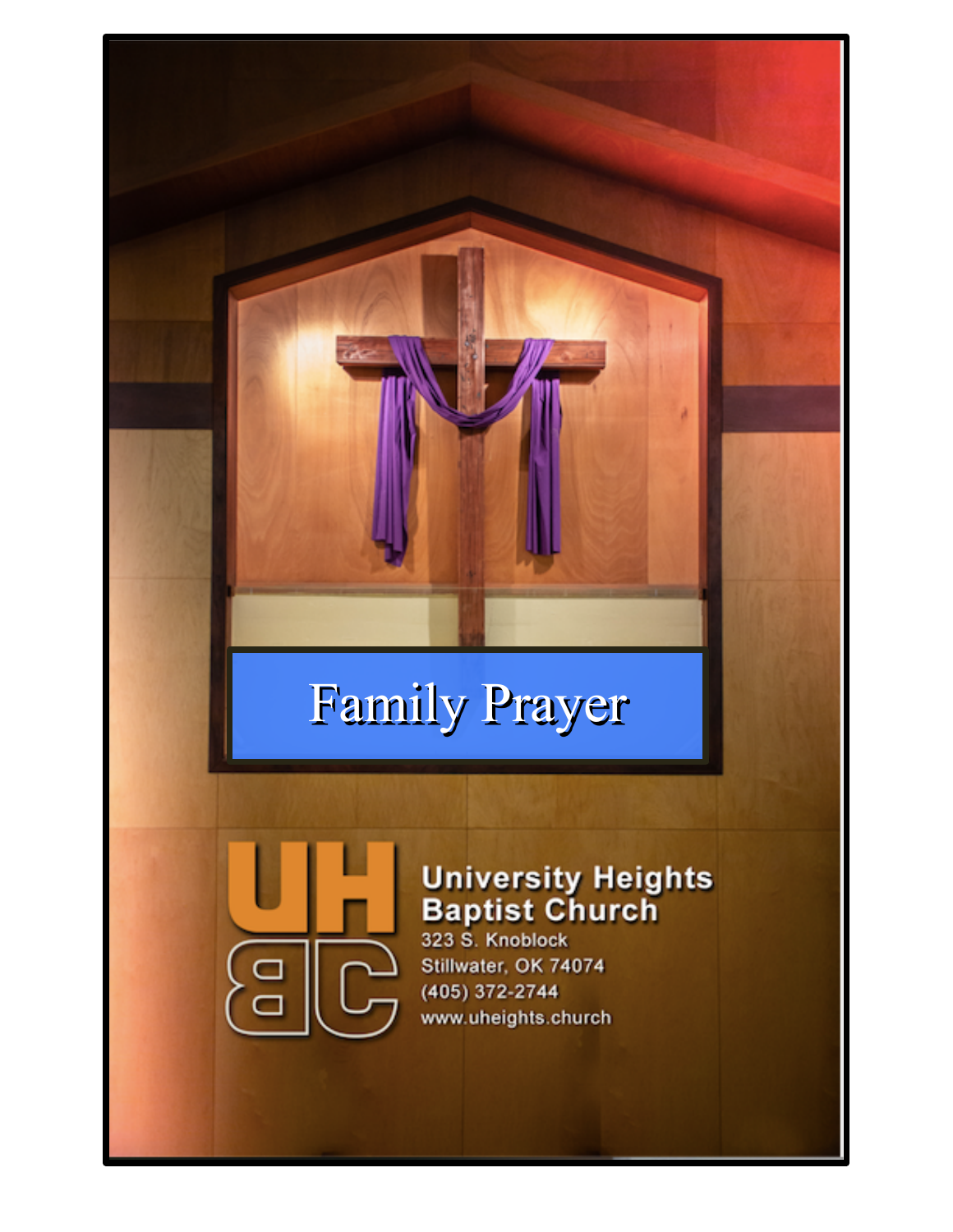# **Table of Contents**

|    | <b>The Family Prayer</b>                                               | $\overline{2}$ |
|----|------------------------------------------------------------------------|----------------|
|    | <b>Praying the Lord's Prayer as a Family</b>                           | 3              |
|    | <b>1. <i>"Our Father"</i></b> – The Praise Prompt                      | $\overline{4}$ |
|    | <b>Praise Suggestions</b>                                              | 5              |
| 2. | <b><i>"Thy Kingdom Come"</i></b> – The Priority Prompt                 | 9              |
|    | <b>Priority Suggestions</b>                                            | 10             |
| 3. | <i>"Give Us This Day"</i> – The Petition Prompt                        | 11             |
|    | <b>Petition Suggestions</b>                                            | 12             |
|    | 4. <i>"Forgive Us Our Debts"</i> – The Pardon Prompt                   | 13             |
|    | <b>Pardon Suggestions</b>                                              | 14             |
|    | <b>5.</b> <i>"Lead Us Not Into Temptation"</i> – The Protection Prompt | 15             |
|    | <b>Protection Suggestions</b>                                          | 16             |
|    | <b>6.</b> "For Thine Is the Kingdom" – The Promise Prompt              | 17             |
|    | <b>Promise Suggestions</b>                                             | 18             |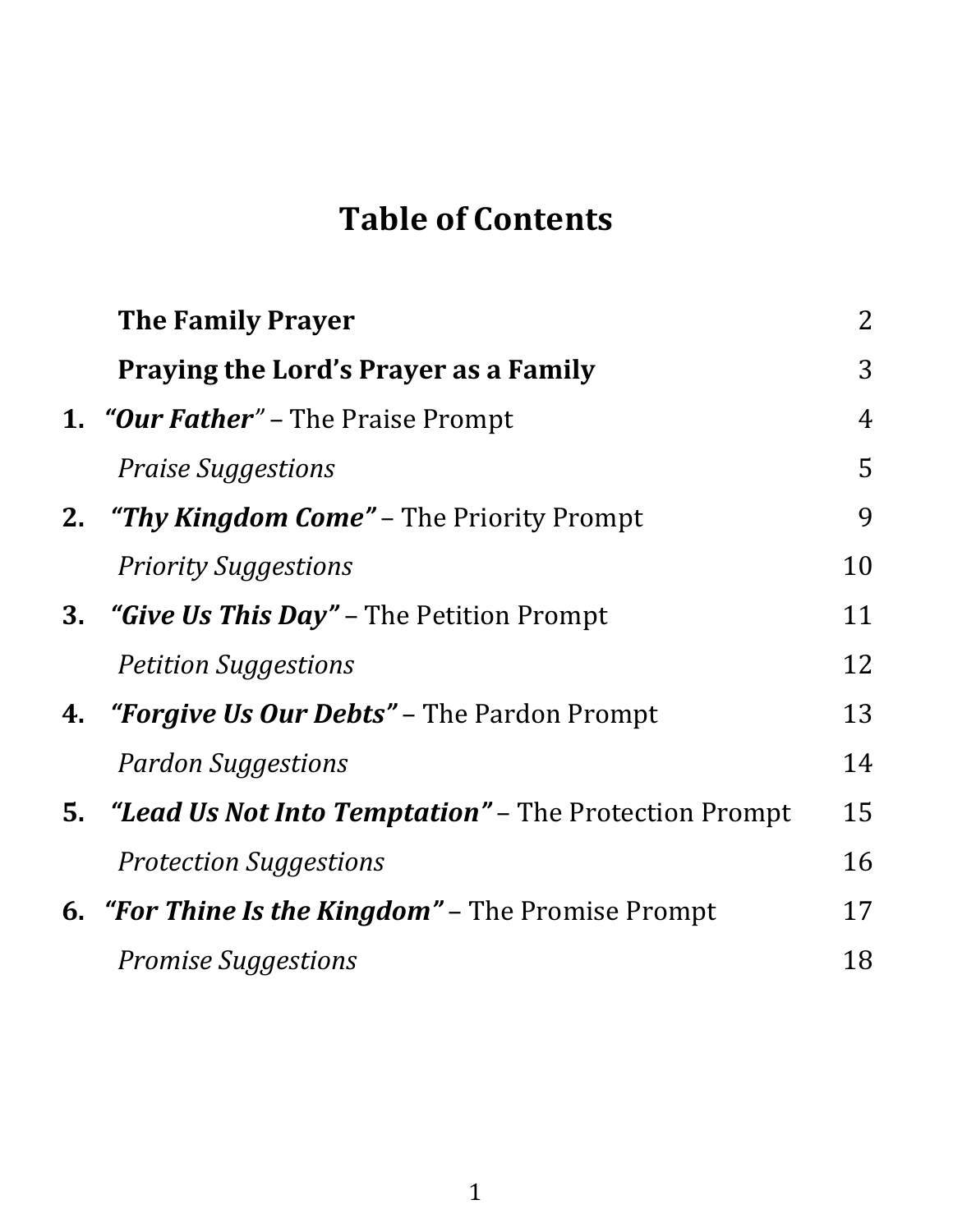# **The Family Prayer**

#### *Our Father, which art in heaven, hallowed be Thy name.* The Praise Prompt

#### *Thy kingdom come; Thy will be done on earth as it is in heaven.* The Priority Prompt

#### *Give us this day our daily bread.* The Petition Prompt

## *And forgive us our debts as we forgive our debtors.* The Pardon Prompt

#### *And lead us not into temptation, but deliver us from evil.* The Protection Prompt

*For Thine is the kingdom and the power and the glory forever.* The Promise Prompt

#### **Amen.**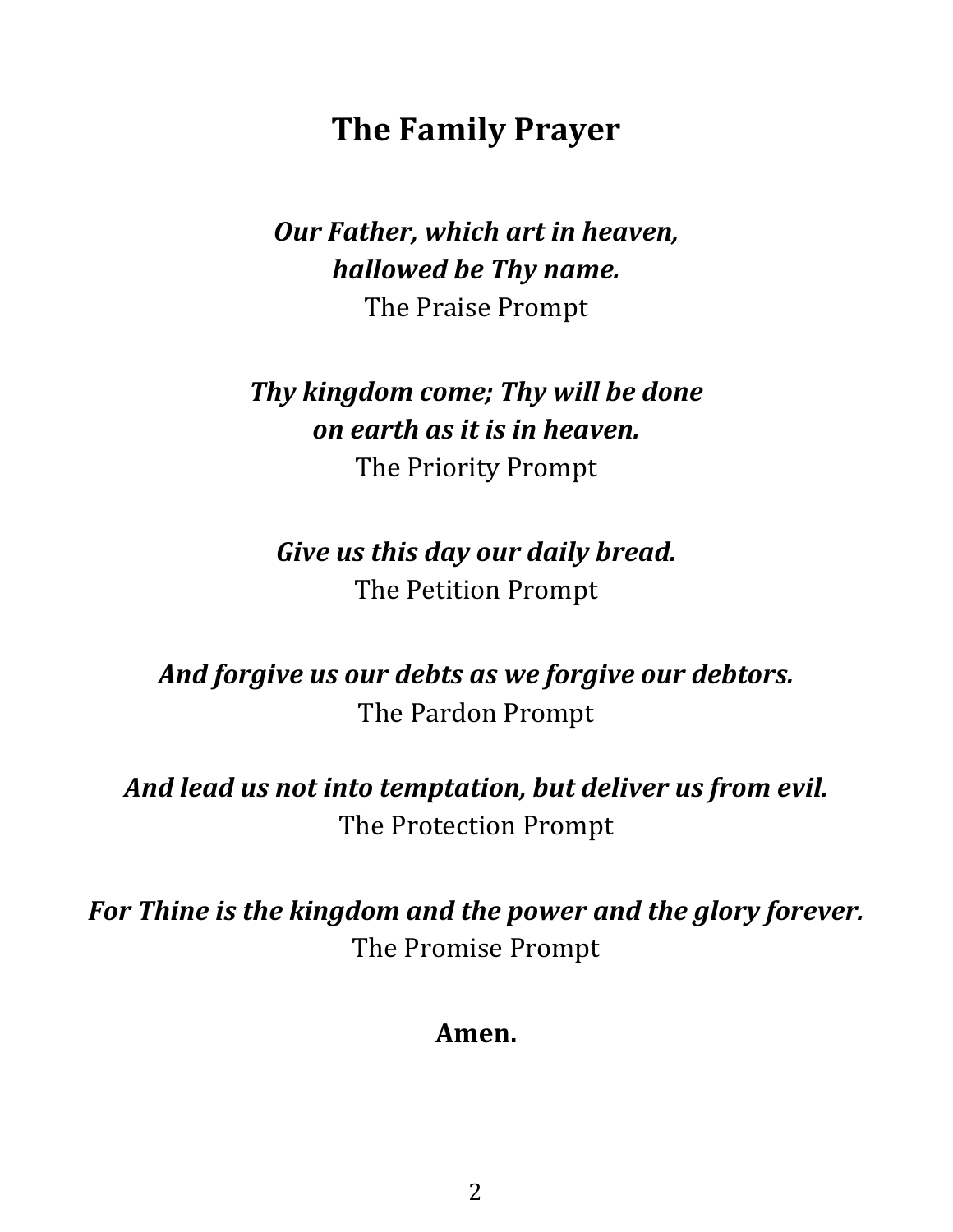#### **Praying the Lord's Prayer as a Family**

As a church family, University Heights is seeking to discern God's purposes and plans for our future. As we seek God's guidance and direction, this booklet is offered as a guide for use by families at home and by church prayer groups throughout the week. Its purpose is to provide a pattern for both family prayer times and prayer group meetings.

In response to a request from the disciples to teach them to pray, Jesus gave us what has often been called the Lord's Prayer. Although better described as the Model Prayer, it is actually a family prayer. In other words, it was meant to be prayed by the group of disciples as a whole, which is evidenced by the use of plural pronouns scattered throughout  $-$  our, us, and we. With that in mind, the Lord's Prayer provides a pattern for corporate prayer, whether in the family or church setting. Using the Lord's Prayer as our guide, we join with the first disciples and ask: "Lord, teach us to pray."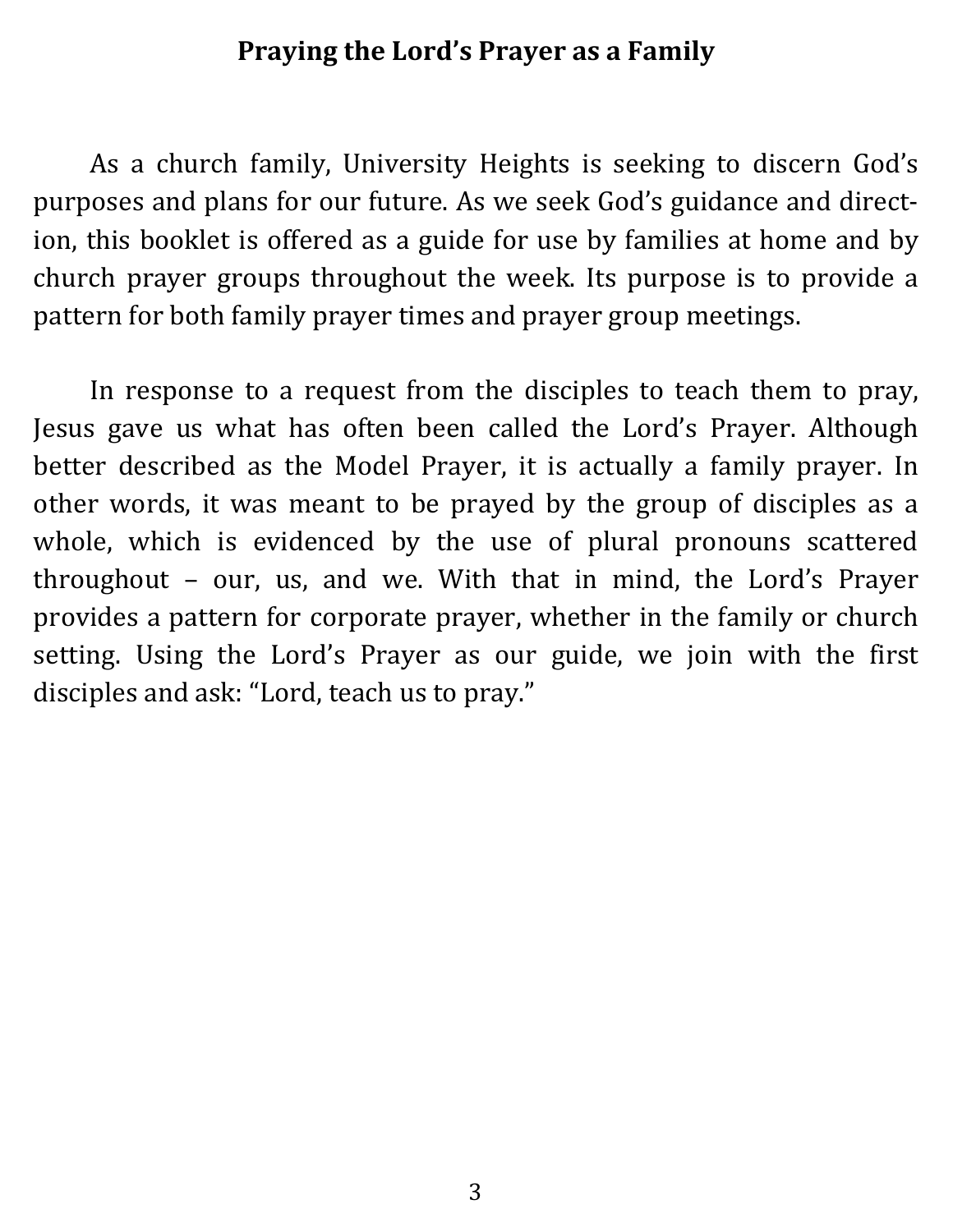## *"Our Father"* The Praise Prompt

*Psalm 100:4-5 (NIV)* – *Enter his gates* with *thanksgiving* and *his* courts *with praise; give thanks to him and praise his name.* 

When we pray "Our Father, which art in heaven, hallowed be Thy *name*," we focus our attention away from ourselves and upon God. In the process, we acknowledge who He is (Our Father in heaven), and seek to set Him apart with praise (hallow His name). In other words, "Our Father" is a prompt to praise and worship God at the very beginning of our prayer. 

The book of Psalms is filled with examples of how to praise God. Unfortunately, the church today has lost the art of praising God in prayer. Too often, we rush into prayer with a to-do list for God. We seldom take the time to focus on the Person we are addressing and praise Him for who He is. In the Lord's Prayer, that very thing is Jesus' first order of business. Jesus instructs us to begin with: "Our Father, which art in heaven, *hallowed be Thy name."*

With respect to how we should praise and worship God in prayer, *Psalm* 145 is instructive in its artistry. In that Psalm, the writer: (1) exalts various names and titles of God; (2) extols various attributes of God; and (3) examines the past actions of God. The following pages include *Psalm* 145 and suggestions for these different categories of praise and worship. However, the goal is not to limit our praise to those suggestions. Use them to get started and allow Holy Spirit to make other suggestions.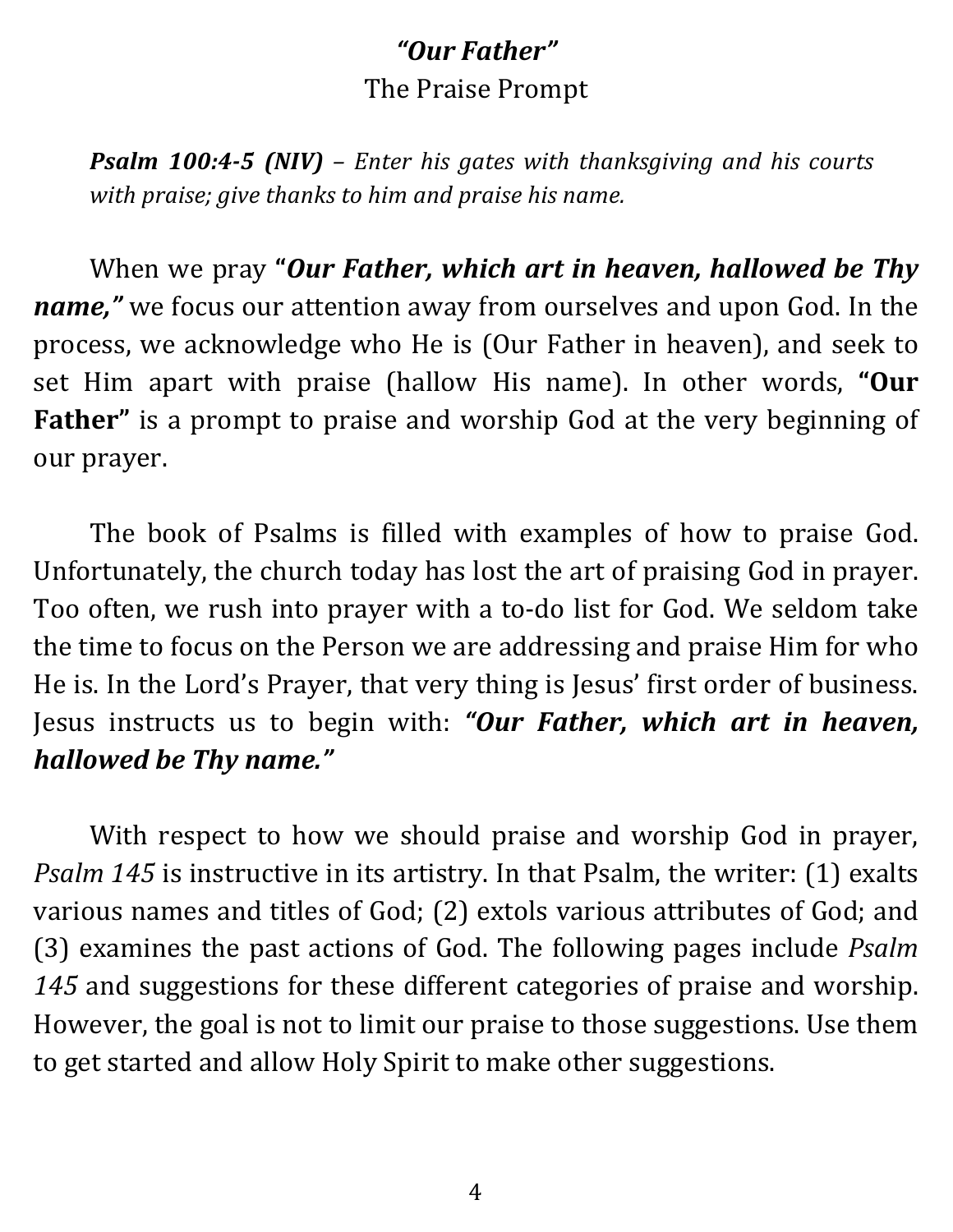#### *Praise Suggestions Psalm 145 (NIV)*

**1** I will exalt you, my God the King; I will praise your name forever and ever. <sup>2</sup> Every day I will praise you and extol your name forever and ever. <sup>3</sup> Great is the LORD and most worthy of praise; his greatness no one can fathom. <sup>4</sup> One generation will commend your works to another; they will tell of your mighty acts. <sup>5</sup> They will speak of the glorious splendor of your majesty, and I will meditate on your wonderful works. <sup>6</sup> They will tell of the power of your awesome works, and I will proclaim your great deeds. <sup>7</sup> They will celebrate your abundant goodness and joyfully sing of your righteousness. <sup>8</sup> The LORD is gracious and compassionate, slow to anger and rich in love. <sup>9</sup> The LORD is good to all; he has compassion on all he has made. <sup>10</sup> All you have made will praise you, O LORD; your saints will extol you. <sup>11</sup> They will tell of the glory of your kingdom and speak of your might, <sup>12</sup> so that all men may know of your mighty acts and the glorious splendor of your kingdom. <sup>13</sup> Your kingdom is an everlasting kingdom, and your dominion endures through all generations. The LORD is faithful to all his promises and loving toward all he has made. <sup>14</sup> The LORD upholds all those who fall and lifts up all who are bowed down. <sup>15</sup> The eyes of all look to you, and you give them their food at the proper time. <sup>16</sup> You open your hand and satisfy the desires of every living thing. <sup>17</sup> The LORD is righteous in all his ways and loving toward all he has made. <sup>18</sup> The LORD is near to all who call on him, to all who call on him in truth. <sup>19</sup> He fulfills the desires of those who fear him; he hears their cry and saves them. <sup>20</sup> The LORD watches over all who love him, but all the wicked he will destroy. <sup>21</sup> My mouth will speak in praise of the LORD. Let every creature praise his holy name forever and ever.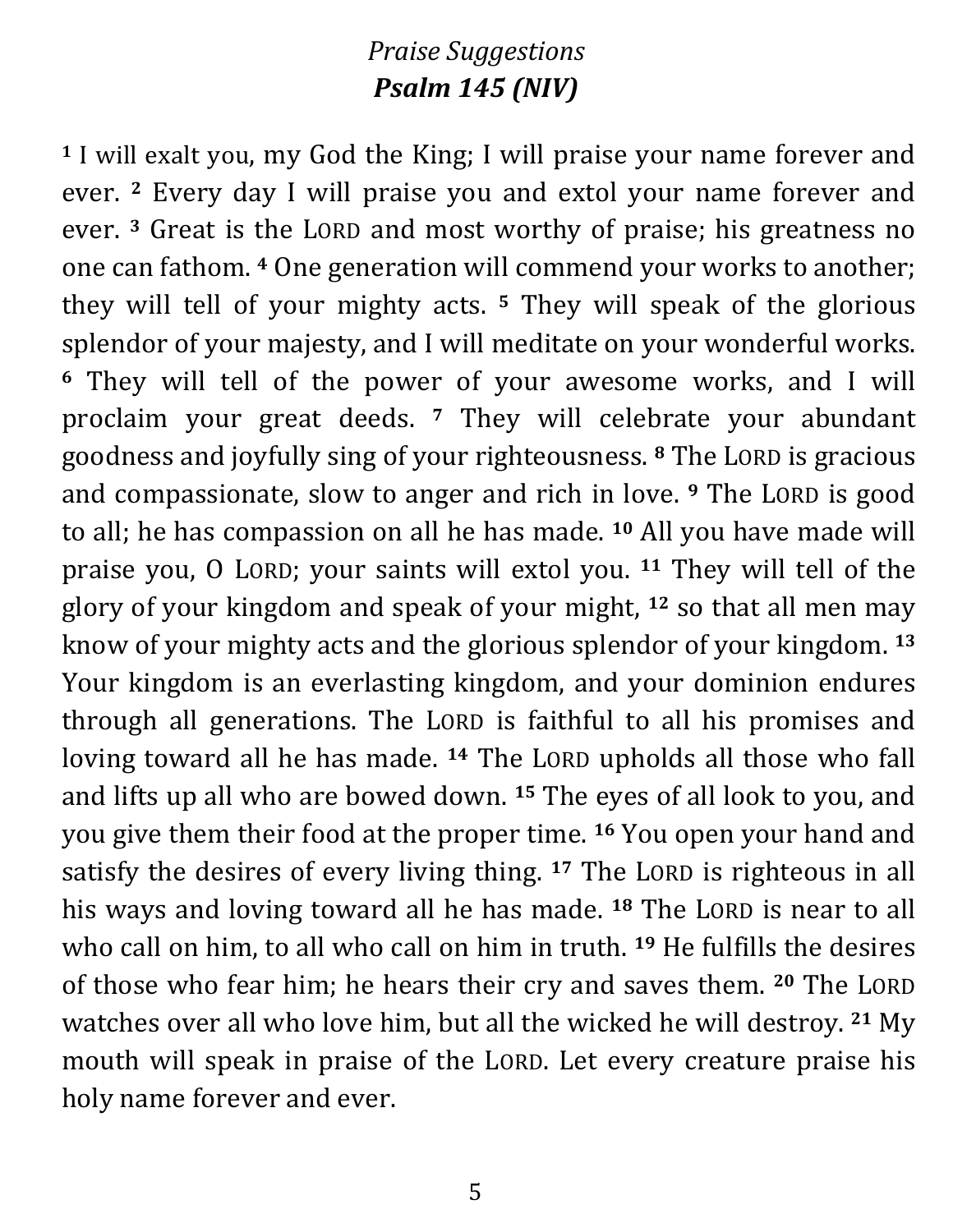#### *Praise Suggestions (contd.)*

#### **Exalt His Names**

## *Praise and worship God by focusing on His revealed names.*

We praise You, O God, because You are... Jehovah Jireh – The Lord Provides Jehovah Rophe – The Lord Heals Jehovah Nissi – The Lord Our Banner Jehovah Rohi – The Lord My Shepherd Jehovah Shalom – The Lord Our Peace Jehovah Tsidkenu – The Lord Our Righteousness Jehovah Shammah – The Lord is Present Jehovah M'kaddesh – The Lord Who Sanctifies

#### *Praise and worship Christ by focusing on His "I am" statements.*

We praise and worship You, Lord Jesus, because You are... The Bread of Life (John 6:35) The Light of the World (John  $8:12; 9:5$ ) The Gate/Door (John 10:7) The Good Shepherd (John 10:11,14) The Resurrection and the Life  $(John 11:25)$ The Way, the Truth and the Life (John 14:6) The True Vine (John 15:1)

#### *Praise and worship God for who He is.*

We praise and worship You because You are...

Creator, Redeemer, Savior, Friend, Comforter, Wonderful Counselor, Mighty God, Everlasting Father, Prince of Peace, the Lamb of God...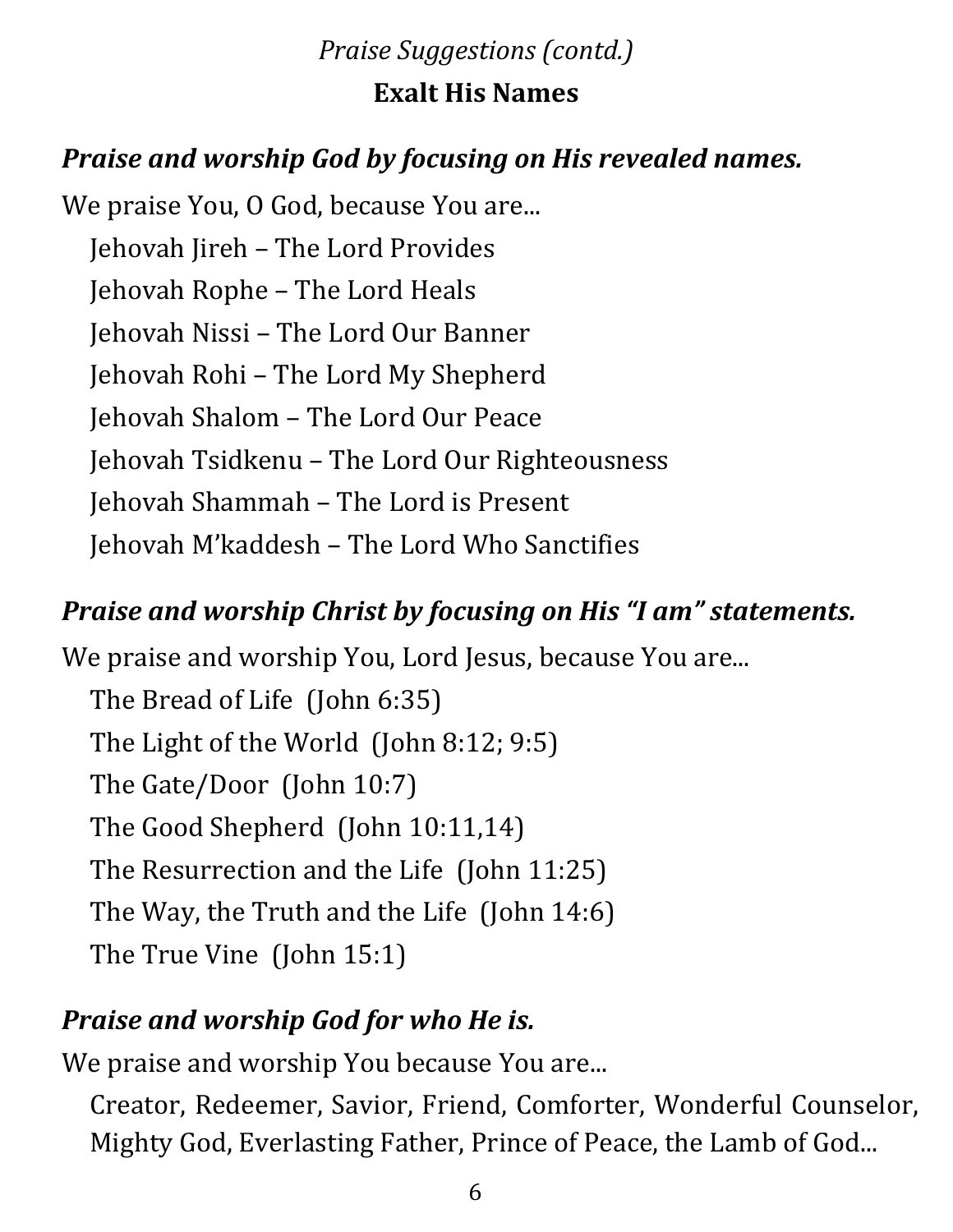# *Praise Suggestions (contd.)* **Extol His Attributes**

# **Praise and worship God for His attributes.**

We praise and worship You because You are unlike any other in heaven or on earth. You are:

Self-Existent, Self-Sufficient, Eternal, Infinite, Immutable (Unchanging), Sovereign, Transcendent, Righteous, Omniscient (All-Knowing), Omnipresent (All-Present), Omnipotent (All-Powerful), Faithful, Holy, Good, Just, Merciful, Gracious, Loving, Pure, and Perfect.

# *Praise and worship God for His love.* (*See, Romans* 8:38-39)

We praise You, Father, because nothing can separate us from Your love, neither death nor life, neither angels nor demons, nothing in the present and nothing in the future. There is no height we can ascend nor any depth we can descend where Your love does not reach. Thank You, Lord, that there is no power nor anything else in all of creation that can separate us from Your love in Christ Jesus.

#### *Praise and worship God for His wisdom.* (*See, Romans* 11:33-36)

We exalt You, Lord, for the depth and the riches of your wisdom. Your knowledge is unsearchable and Your wisdom is beyond comprehension.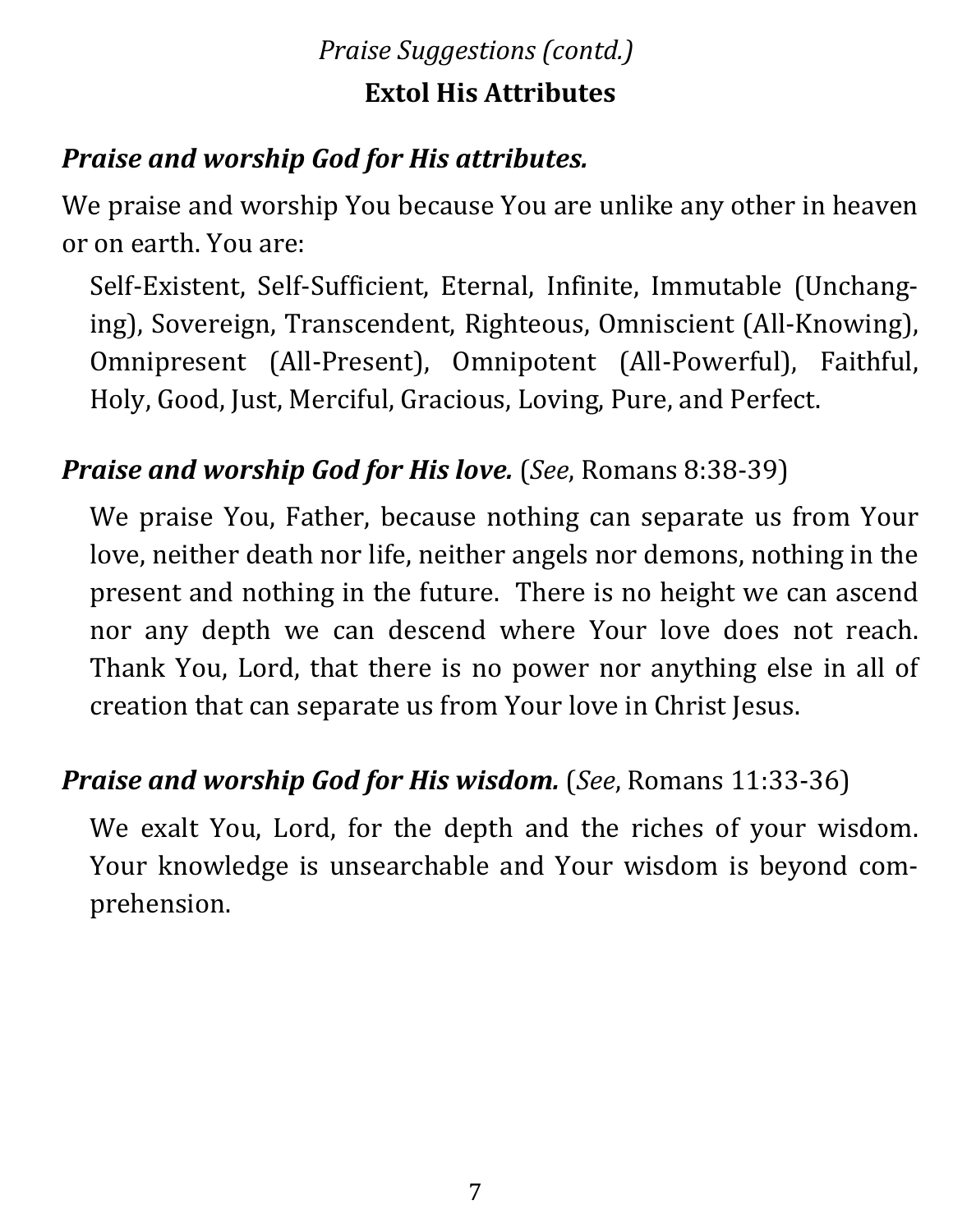# *Praise Suggestions (contd.)* **Examine His Actions**

## *Praise and worship God for what He's done for everyone.*

We exalt and glorify You as the Lord God Almighty because:

- You created the universe out of nothing with nothing more than Your spoken Word.
- You chose to create us in Your own image and breathed into us the very breath of life.
- You gave Abraham and Sarah a son when it was impossible.
- You proved You are the One True God by displaying Your power to the Egyptian Pharaoh and rescuing Your people out of bondage.
- You brought down the walls of Jericho.
- You gave Gideon victory over thousands with only 300.
- You directed the stone from David's sling and struck down Goliath.
- But nothing can begin to compare to the power You displayed through the miraculous life of Your Only Begotten Son. Through Him, You defeated the enemies of sin and death by the almighty power of His resurrection.

## **Praise and worship God for what He's done for University Heights.**

We exalt and glorify You as the Lord God Almighty because:

- You have provided for this church since its very beginning through the sacrifice and generosity of its members.
- You have blessed us with spiritual fruit throughout our existence.
- You have provided us with ministers who love You and serve us.

## Praise and worship God for what He's done for you personally.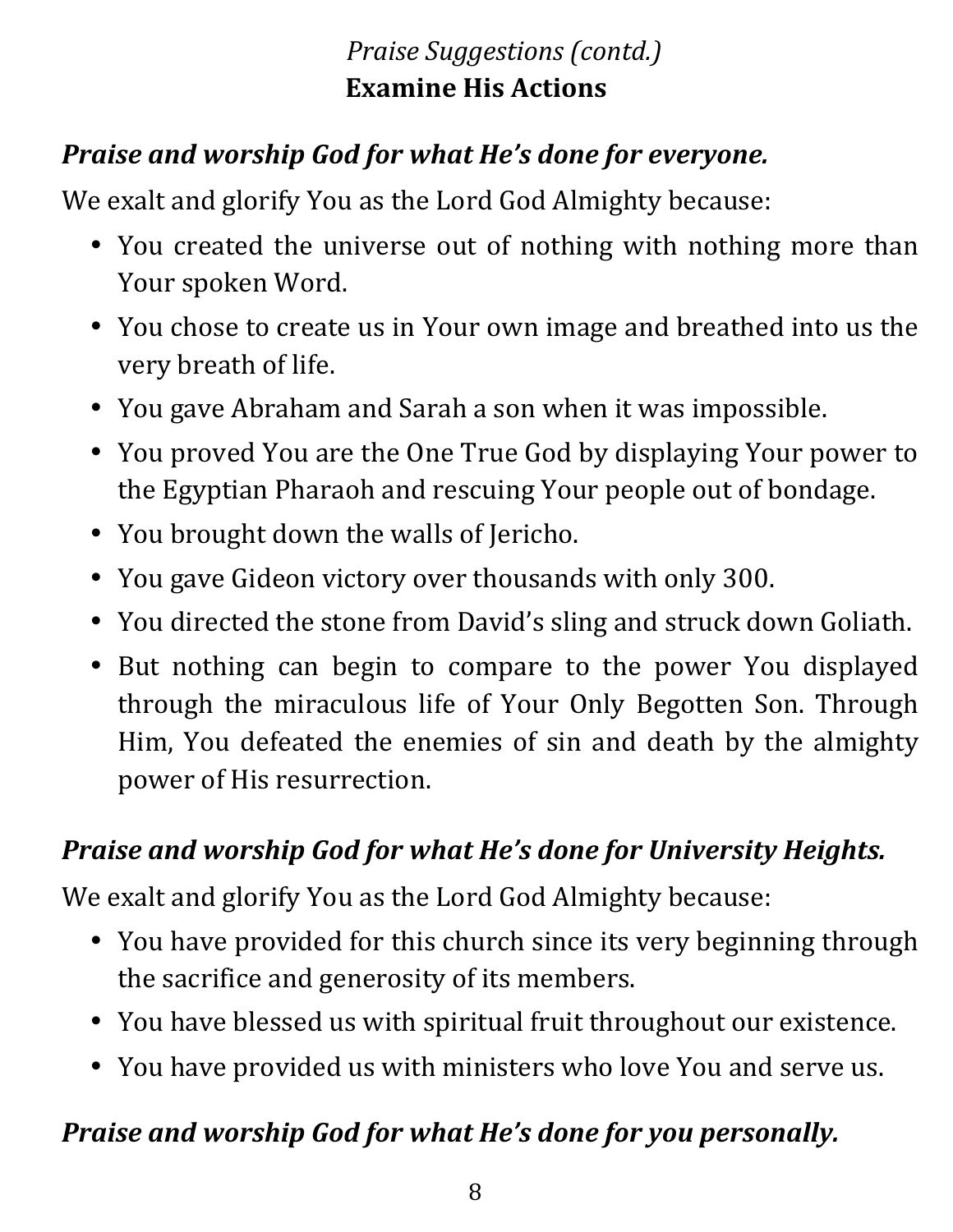### *"Thy Kingdom Come"* The Priority Prompt

*Matthew 6:33 (NKJV) – But seek first the kingdom of God and His right*eousness, and all these things shall be added to you.

When we pray "Thy kingdom come; Thy will be done on earth as it *is in heaven,*" we ask God to establish His rule and reign in each of our lives and in the world at large. We seek to put His kingdom first by surrendering to Him. We pray for His will to become our will. In short, "Thy kingdom come" is a prompt to pray for God's priorities and the things that matter most to Him.

Scripture is clear about what matters most to God. God loves humanity and desires a relationship with every person. According to  $2$ Peter 3:9, God does not wish that any should perish, but that all should come to repentance.  $1$  Timothy  $2:4$  tells us that God desires all people to be saved and to come to the knowledge of the truth. And in Luke  $19:10$ Jesus Himself said, "The Son of Man came to seek and to save that which was lost." This is God's highest priority and the church's primary mission.

God's highest priority prompts us to pray specifically for those we know who don't know Christ and for the work of His church in the world at large. It includes praying for the ministries of University Heights as well as for the work of other individuals, churches, and organizations that seek to win people for Jesus Christ and meet human need. Suggested kingdom prayers are provided on the following page. Use them to get started and allow Holy Spirit to make other suggestions.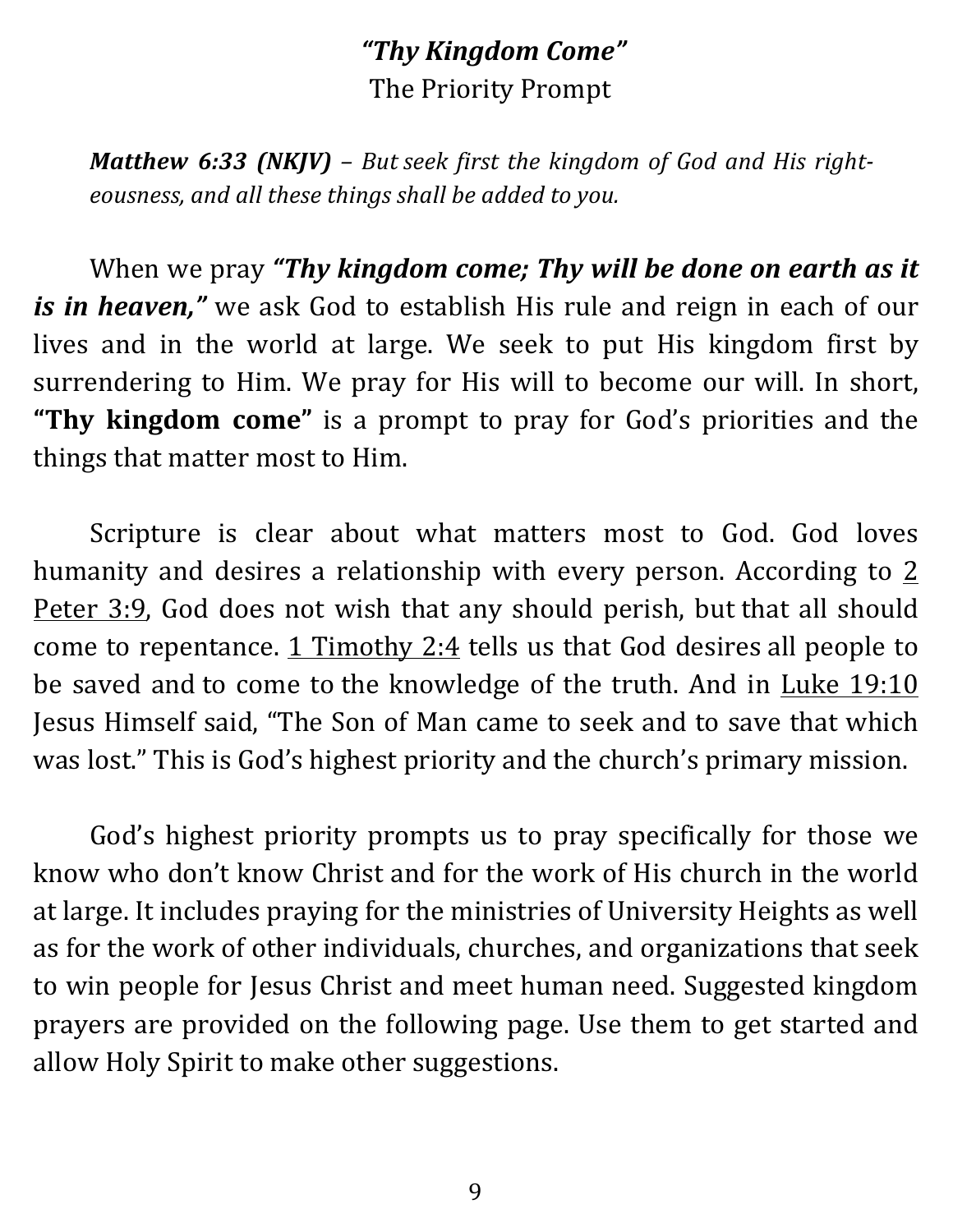#### *Priority Suggestions*

# *Pray for the lost God has placed in your life (F.R.A.N.K. – Friends, Relatives, Associates, Neighbors, and their Kids).*

Lord, pour out Your Spirit upon and:

- Convict them of their sin and separation from You (John 16:8).
- Draw them to Yourself as we lift up Christ (John 6:44; 12:32).
- Open doors for us to present the Gospel (Colossians 4:3).
- Fill us with your Spirit and make us bold witnesses (Acts 4:31).

#### *Pray for the ministers and ministries of University Heights.*

- Our Ministers Staff, worship leaders, SS teachers ...
- Our Ministries Worship, Sunday School, Children, Youth, College and Young Adult, Hands Abroad, the coffeehouse, Joy Bags ...
- Summer Events V.B.S., Super Summer, Kid's camp, Fall's Creek.

#### **Pray for the work of others.**

- Individual Missionaries and Missions Organizations.
- Other Ministries FCA, Intervarsity, Navigators, BCM ...
- Other Charitable Ministries Our Daily Bread, Mission of Hope ...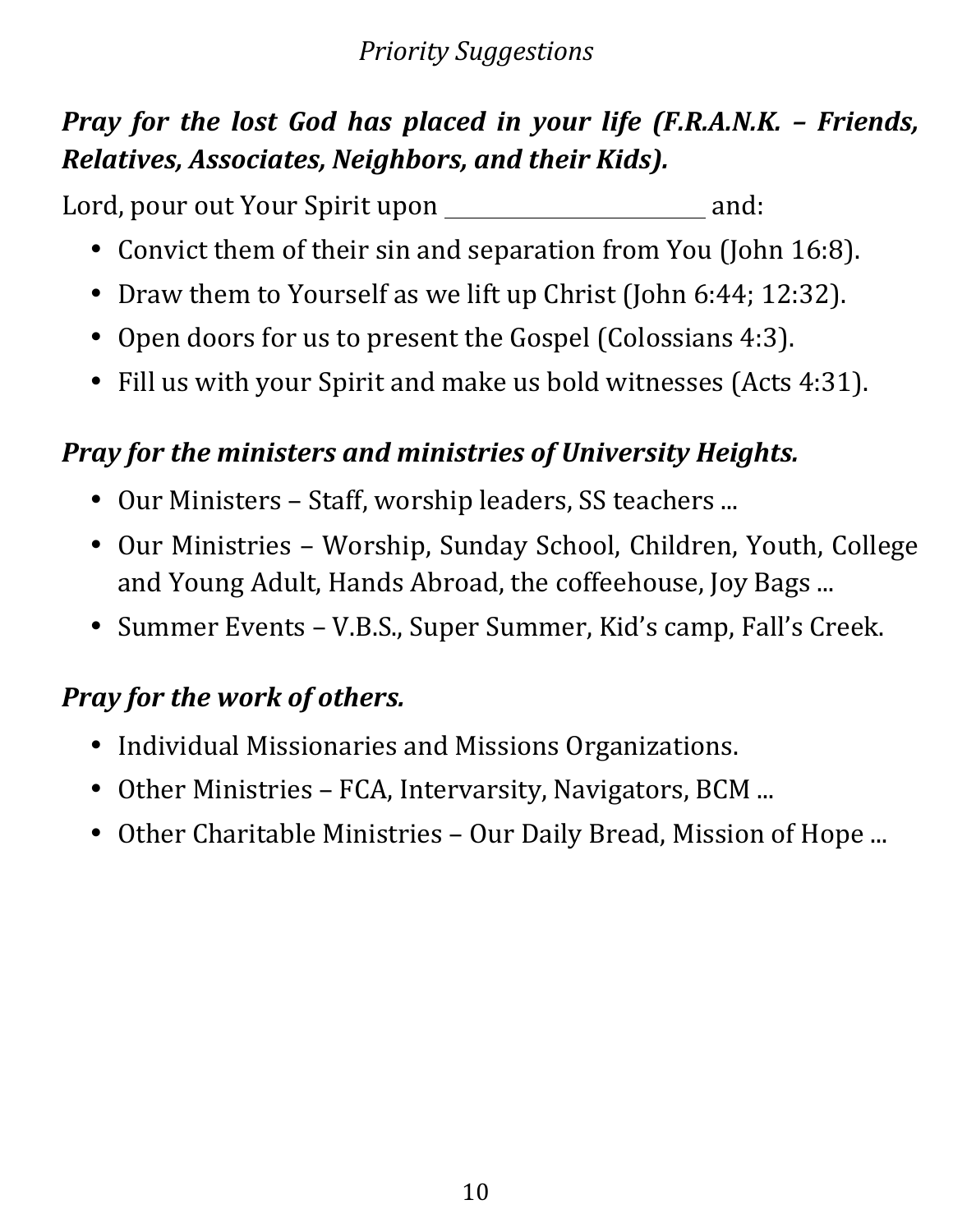## *"Give Us This Day"* The Petition Prompt

*James* **4:2-3 (ESV)** – You do not have, because you do not ask. You ask and *do* not receive, because you ask wrongly, to spend it on your passions.

When we pray "Give us this day our daily bread," we acknowledge our dependence on God, even for our basic needs. We ask Him to provide just enough for today, lest an overabundance lull us into a false sense of self-sufficiency or independence. Whereas "Thy kingdom come" is a prompt to pray for what matters most to God, "**Give us this day**" is a prompt to present our petitions to God for what matters to us.

Our God is a giving God. Like a good parent, He loves granting requests and bestowing gifts. He enjoys watching us "open" one of His gifts, realize it's from Him, and respond by giving thanks back to Him. It's been said that it never hurts to ask. James  $4:2-3$  above reminds us that we sometimes fail to ask and, even when we do, we ask for the wrong things or with selfish motives. Psalm 37:4 says, "Delight yourself in the Lord and He will give you the desires of your heart." We should never be afraid to ask for anything as long as our ultimate delight is in Him.

As a church, there are many things for which we could ask. At this juncture, however, we especially need God's wisdom, guidance, and direction for our future. Suggested petitions in that regard are offered on the following page. Use those suggestions to get started, but don't hesitate to petition God for anything and everything He places on your heart - your personal needs or the needs of others.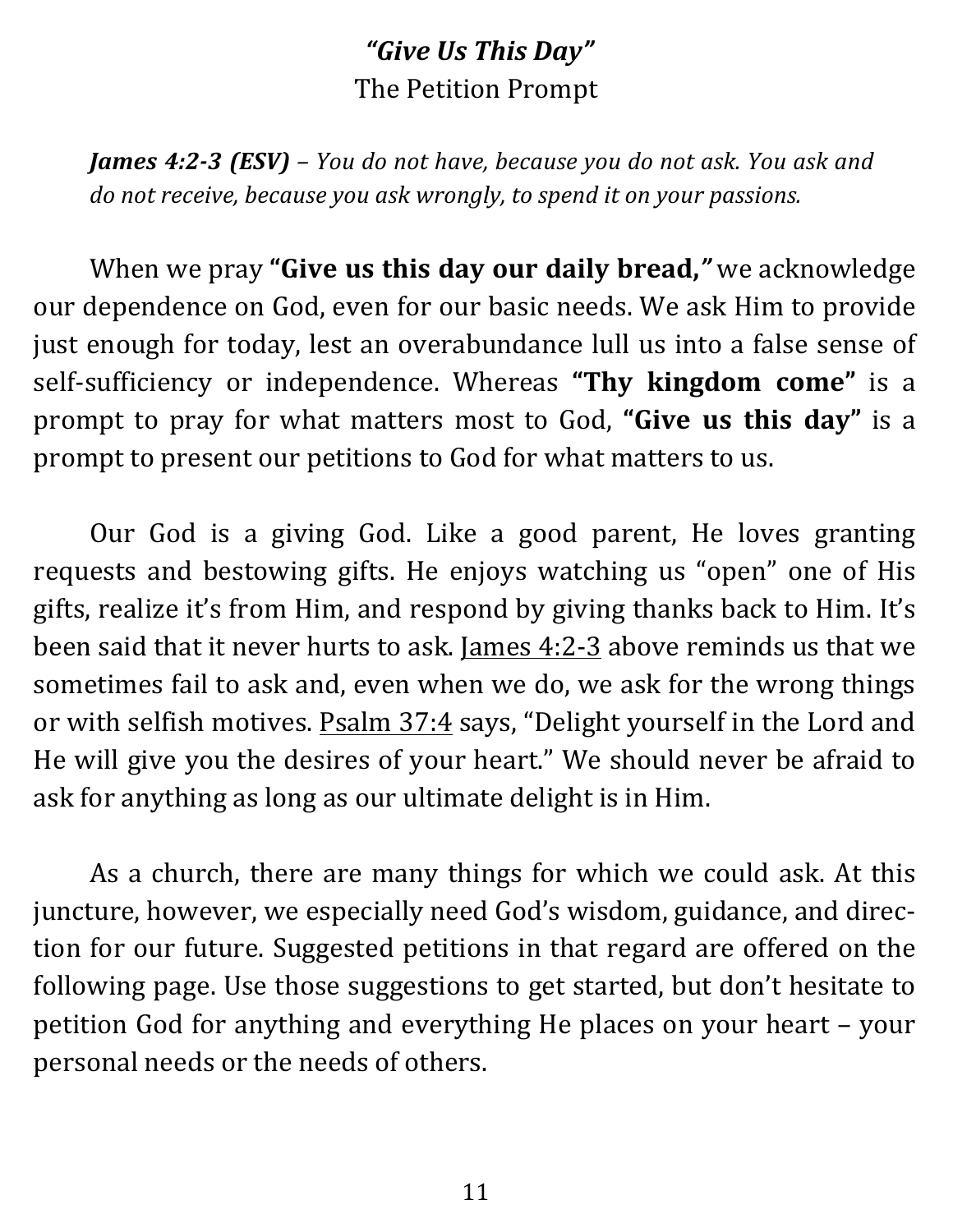#### *Petition Suggestions*

### *Pray over those working on the Master Plan.*

- The Building and Grounds Committee Jason Walker *(Chair)*, Jerry Eckels, Jim George, Jim Irby, Keith Merrill, Jana Phillips, Marneth Pringle, Corey Redding, Chris Roark, and Paul Jones.
- The Gardens subcommittee Larry Buie, Dick Lowery, John Mills, and Larry Swinney.
- The Trustees Jim Ford (*Chair*), Mark Gregory, (*Treasurer*), Page Provence, Doug Hall, Carl Treat, Jim Freudenberger, Tanya Massey, John Bugg (*Pastor*).
- Integrated Architecture The firm we hired to help us with master planning, specifically Nate Baker and Atticus Mullon.

# **Pray for the future of University Heights.**

Father, please...

- Deepen and enrich our relationship with You.
- Reveal how and where You are working and have been working in and through our church and community.
- Speak by the Holy Spirit through the Bible, prayer, circumstances and the church to reveal Yourself, Your purposes, and Your ways.
- Give us faith to take action as You direct.
- Grant us the courage to make major adjustments in order to join You in Your work.
- Provide Your wisdom and clear direction.
- Protect our church unity throughout the process.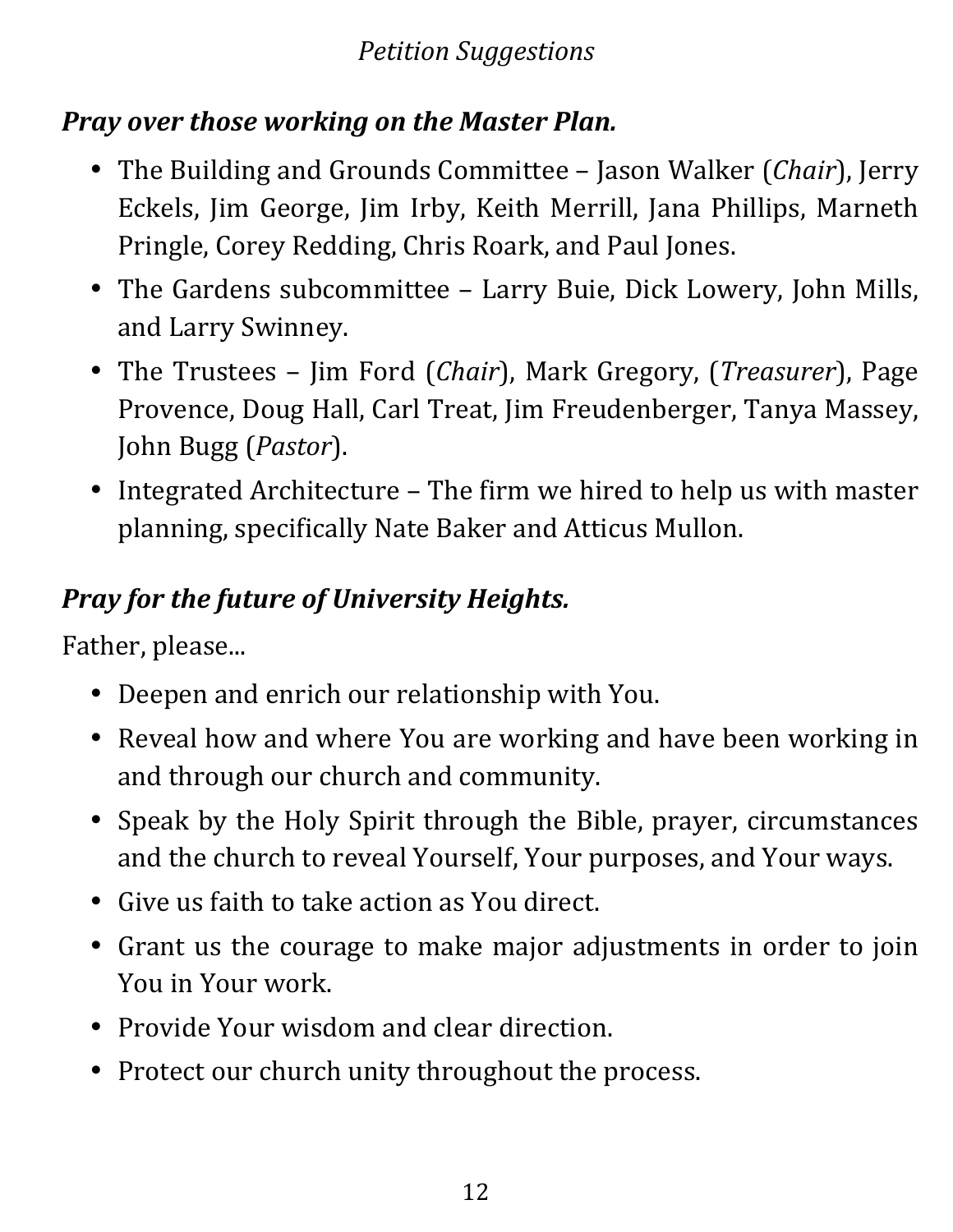#### *"And Forgive Us Our Debts"* The Pardon Prompt

**1** *John* **1:9 (NKJV)** – If we confess our sins, He is faithful and just to forgive *us our sins and to cleanse us from all unrighteousness.*

When we pray "And forgive us our debts as we forgive our debtors," we recognize that we are in daily need of forgiveness and, as with all relationships, our relationship with God requires maintenance. Psalm 66:18 says, "If I regard iniquity in my heart, the Lord will not hear." "And forgive us our debts" is a prompt to seek His forgiveness and repair any damage to our relationship with God or with others.

Although the blood of Christ covers our sin for eternity, we are still sinners in need of God's daily grace. Whereas the prayer for daily bread focuses more on physical needs, this request concerns our greatest spiritual need – the ongoing need for forgiveness.  $1$  John  $1:9$  above is one of God's greatest promises. God promises that, because He is both faithful and just, He will forgive our sins and cleanse us from all unrighteousness. When we pray and confess our sins, we can rest assured that His pardon will be granted.

This area of prayer is one of the most neglected. Too often we pray blanket prayers asking for forgiveness without truly examining our hearts, attitudes, and actions. Prayers that take such a spiritual inventory are sometimes called prayers of examen. An example is provided on the following page. Allow the Holy Spirit to do some deep cleaning in your heart and life.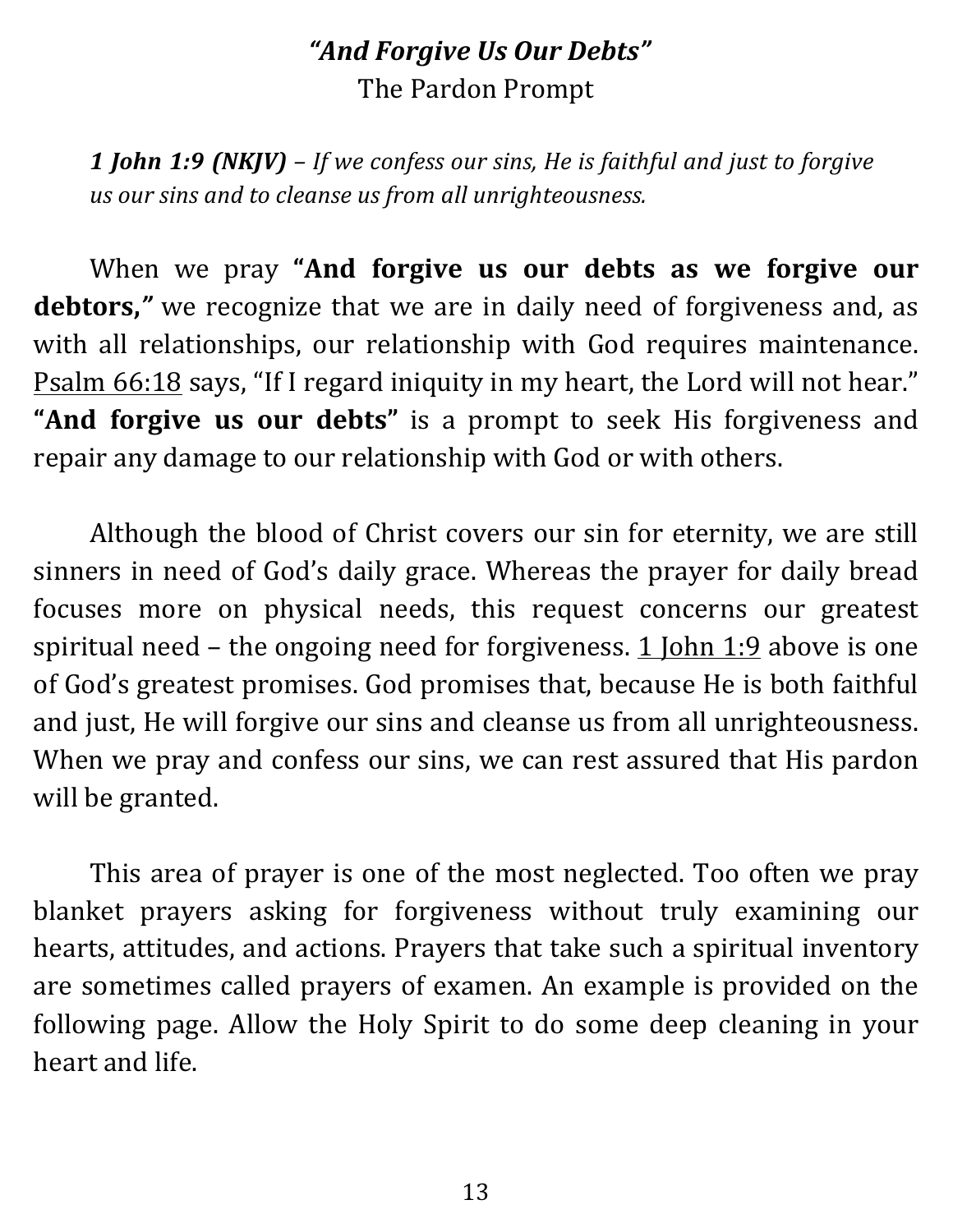*Pardon Suggestions*

## **Prayers of Examen and Confession**

1. Thought Patterns: Are there sinful thought patterns I need to **confess/forsake?** Are my thoughts impure, worldly, angry, critical, bitter, selfish, anxious or fearful rather than faith-filled? Sunday

**2. Attitudes: Are there attitudes I need to confess/forsake?** Am I lukewarm for Christ, prideful, anxious, doubtful, harsh, unkind, materialistic, jealous, prejudiced? Monday

**3. Speech: Are there sins of speech I need to confess/forsake?** Do I ever curse, tell off-color jokes, exaggerate, lie, brag, complain, speak critically or harshly to or about others? Tuesday

**4. Relationships: Are there damaged/inappropriate relationships I need to confess/forsake?** Are there people I've offended yet haven't obeyed God and gone to them? Am I harboring a grudge or bitterness? Am I a party to conflict or division in my church or family? *Wednesday*

**5. Actions or Habits: Are there sinful actions or habits I need to confess/forsake?** Do I participate in immorality or pornography, abuse my body, put other people or things before serving God, violate God's standards by compromising my values, mistreat others? *Thursday* 

**6. Sins of Omission: Are there sins of omission I need to confess/forsake?** Do I neglect daily Bible reading/prayer, rob God of tithes/offerings, tolerate personal sin, fail to be a witness? *Friday* 

**7. Self-Denial: Have I refused to die to self or relied on my own strength?** Do I ignore what God tells me to do, insist on my way over His, let God prune my life, rely more on my own strength than Holy Spirit? *Saturday*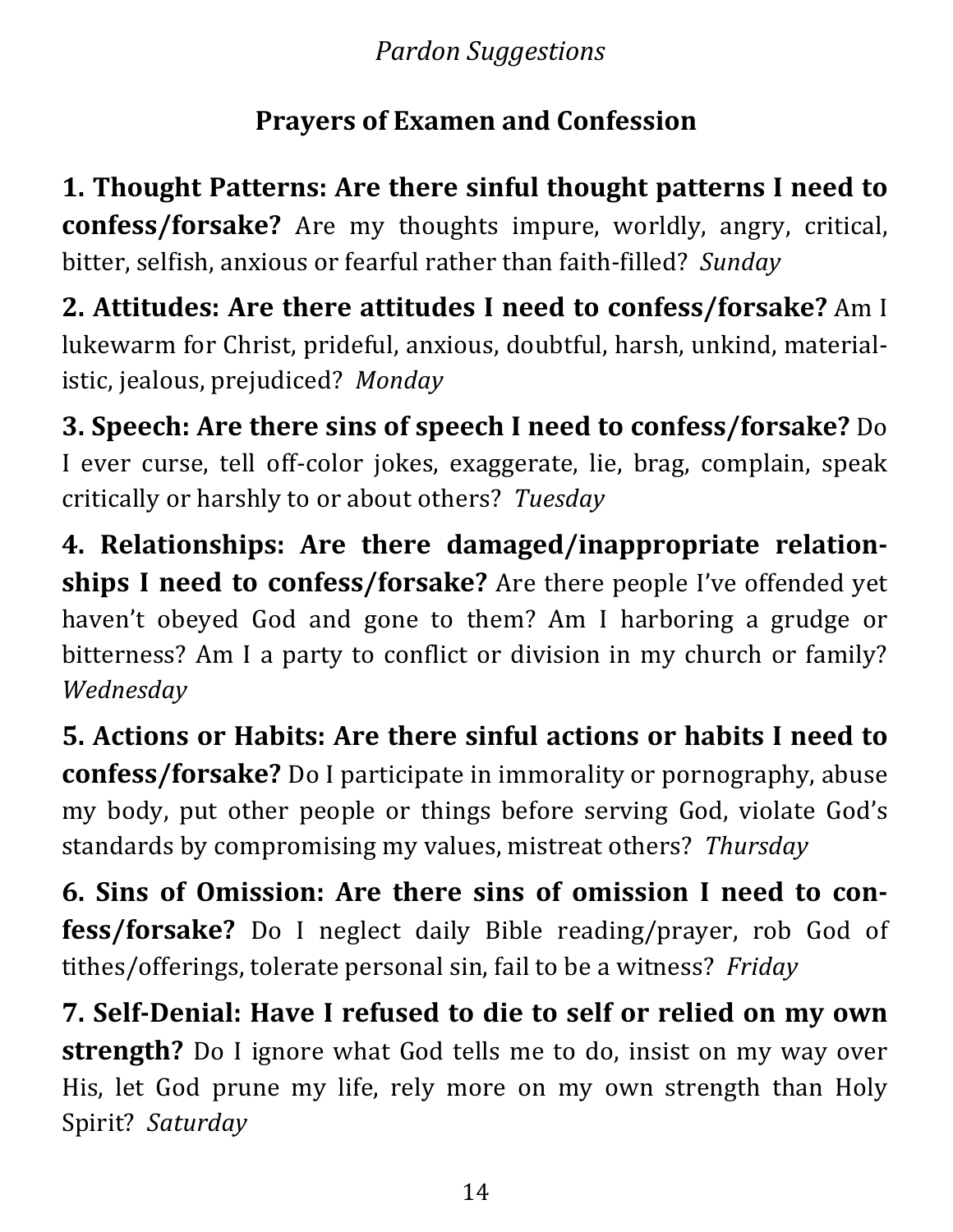#### *"Lead Us Not Into Temptation"* The Protection Prompt

*1 Peter 5:8 (ESV) – Be sober-minded; be watchful. Your adversary the devil prowls around like a roaring lion, seeking someone to devour.* 

When we pray "*Lead us not into temptation, but deliver us from* evil," we are reminded that we battle enemies both within and without. Not only are we susceptible to the weakness of our sinful nature, we also contend with the devil and the forces of evil (Ephesians 6:12). "Lead us **not into temptation"** is a prompt to seek God's protection from ourselves and from evil itself.

Concerning our constant struggle against temptation, 1 Corinthians  $10:13$  says, "No temptation has overtaken you that is not common to man. God is faithful, and He will not allow you to be tempted beyond your ability, but with the temptation, He will also provide the way of escape, so that you may be able to endure it." That is a promise we should be claiming as we pray "**Lead us not into temptation.**"

Concerning the devil and his forces,  $James 4:7-8$  says, "Submit yourselves therefore to God. Resist the devil, and he will flee from you. Draw near to God and He will draw near to you." Those verses suggest that submitting and drawing near to God is the way we resist the devil. In the words of the Psalmist, God is our rock and the fortress in which we take refuge; He is our shield and stronghold  $(Psalm 18:2)$ .

The following page contains suggestions on praying for God's protection from temptation and the enemy. Use them and let Holy Spirit add others.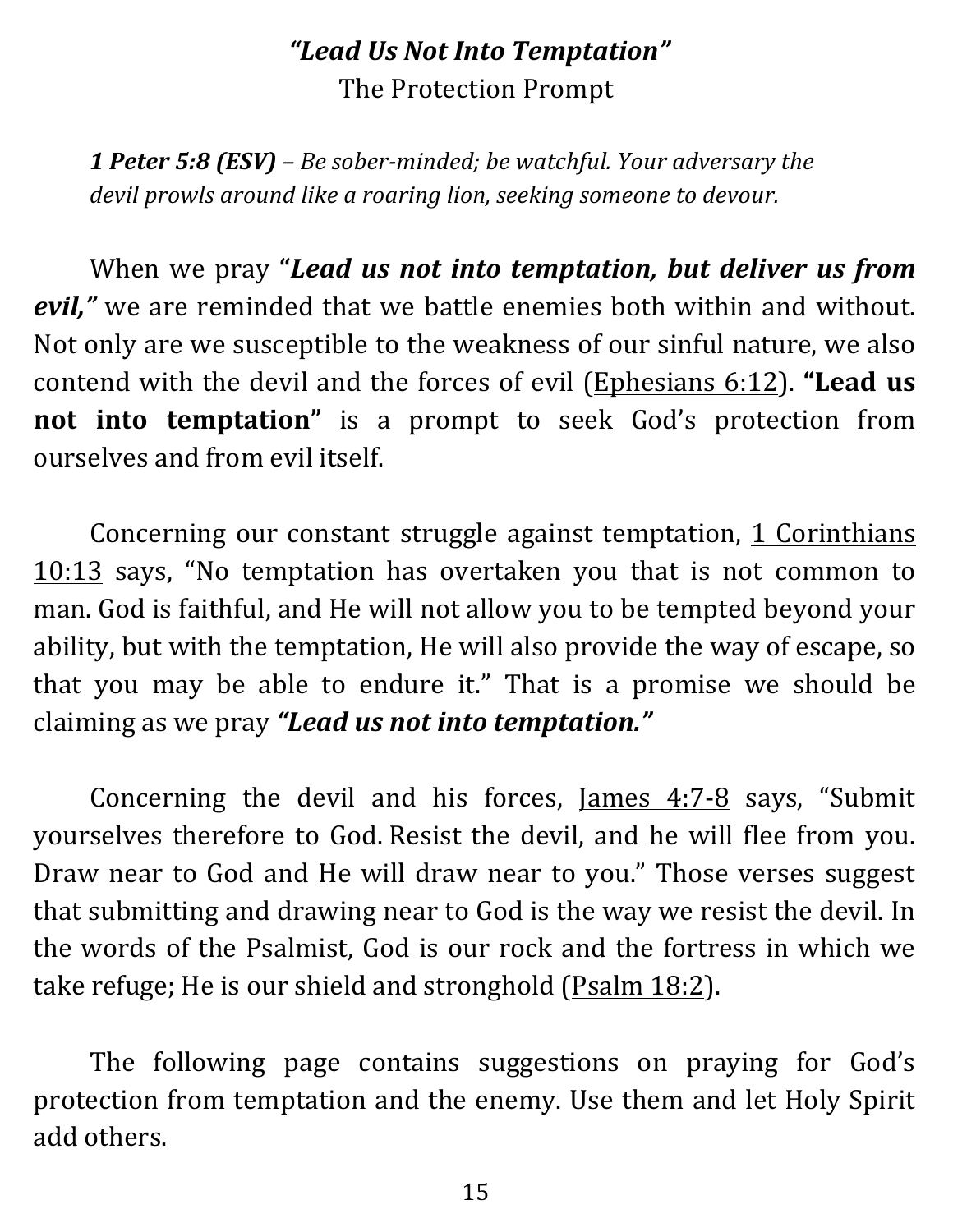#### *Protection Suggestions*

# *Pray for God's protection as we plan for the future.*

- Lead us away from any path that is not Your will.
- Help us trust You with all our hearts and protect us from the temptation of leaning on our own understanding (See, *Prov. 3:5*).
- Protect us against disunity and strife within the church.

#### *Pray for protection by donning the armor of God (Eph. 6:14-17).*

- Strengthen us with the belt of truth.
- Protect our hearts with Christ's breastplate of righteousness.
- Fit us with shoes ready to share the gospel of peace.
- Grant the shield of faith to extinguish the fiery darts of the evil one.
- Protect us from temptation and doubt with the helmet of salvation.
- Fill our minds with the sword of the Spirit the word of God.

#### *Claim the promises of Scripture over temptation.*

- Because our high priest Christ was tempted as we are, yet without sin, let us draw near with confidence to the throne of grace to receive mercy and find grace to help in time of need (*Hebrews 4:15-16*).
- God, do not allow us to be tempted beyond our ability to resist and provide a way of escape so that we may be able to endure it (1) *Corinthians 10*:13).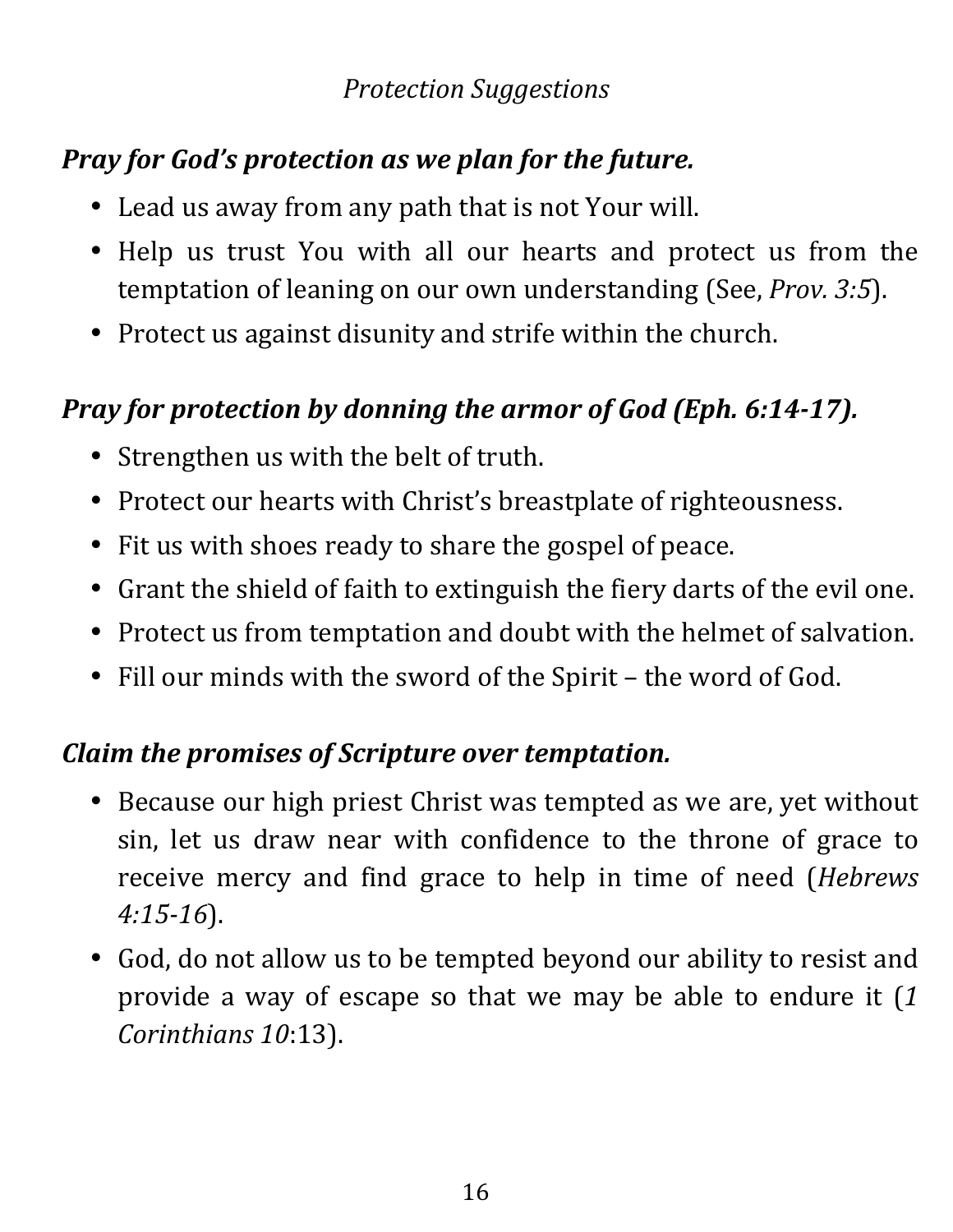#### *"For Thine Is The Kingdom"* The Promise Prompt

*Matthew* 18:19 (ESV) – Again I say to you, if two of you agree on earth *about anything they ask, it will be done for them by my Father in heaven.* 

When we pray "**For Thine is the kingdom and the power and the glory forever,"** we remember that God has promised to answer prayer. Because God is the one who hears our prayers, we can trust Him with the answers. Because it's His kingdom, He knows the best answer. Because He has all power, He is able to answer. Because He alone deserves glory, the way He answers will bring Him the greatest glory.

If we are honest, doubt is one of the primary reasons we fail to pray. We may doubt whether God actually hears us. We may doubt that our puny prayers can make a difference. We may doubt whether our prayers even matter, because He already knows what we need or has already decided the future whether or not we pray at all. We must not let doubt prevent us from praying or weaken our prayers.

When struggling with doubt, remember that God promises to answer, but sometimes He requires perseverance in prayer. (See, Matthew 7:7, "Ask, and it will be given to you; seek, and you will find; knock, and it will be opened to you.") God forbid that we fail to see His kingdom come in power or rob Him of glory because we're too skeptical or timid in prayer.

Conclude your prayer with a statement of faith in God's promise(s). The following page suggests several promises to claim and space to add others.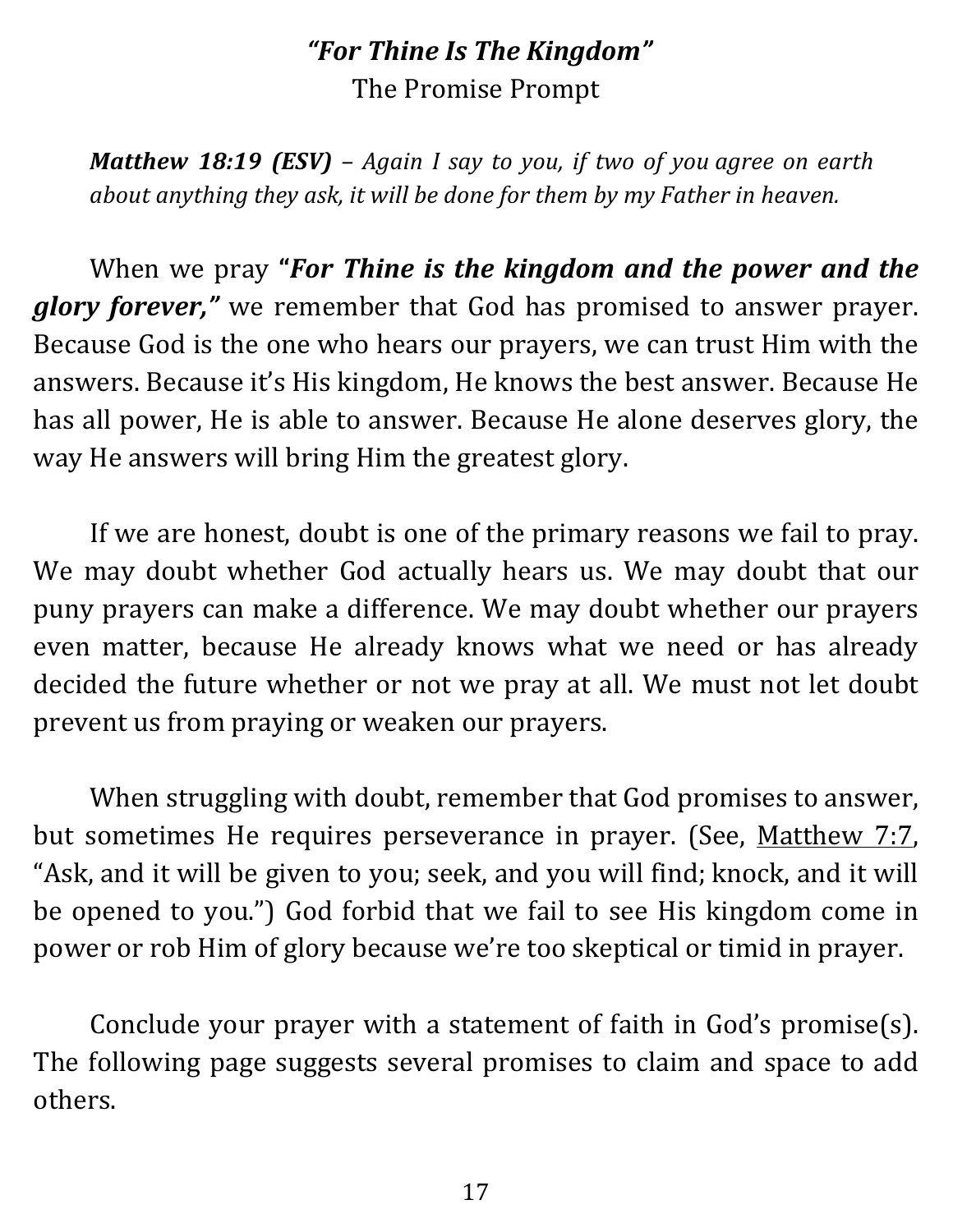#### *Claim God's promise to answer prayer.*

- *2 Chron.* 7:14 If my people who are called by my name will humble themselves, and pray and seek my face and turn from their wicked ways, then I will hear from heaven and will forgive their sin and heal their land.
- *Matthew 18:19 (ESV)* Again I say to you, if two of you agree on earth about anything they ask, it will be done for them by my Father in heaven.
- *Mark* 11:24 (NIV) Therefore I tell you, whatever you ask for in prayer, believe that you have received it, and it will be yours.
- *John 14:13-14 (NIV)* And I will do whatever you ask in my name, so that the Father may be glorified in the Son. You may ask me for anything in my name, and I will do it.
- *Phil.* 4:6-7 (NIV) Do not be anxious about anything, but in everything by prayer and supplication with thanksgiving let your requests be made known to God. And the peace of God, which surpasses all understanding, will guard your hearts and your minds in Christ Jesus.
- 1 *John 5:14-15 (NASB)* This is the confidence which we have before Him, that, if we ask anything according to His will, He hears us. And if we know that He hears us *in* whatever we ask, we know that we have the requests, which we have asked from Him.
- •

•

•

- 
- -